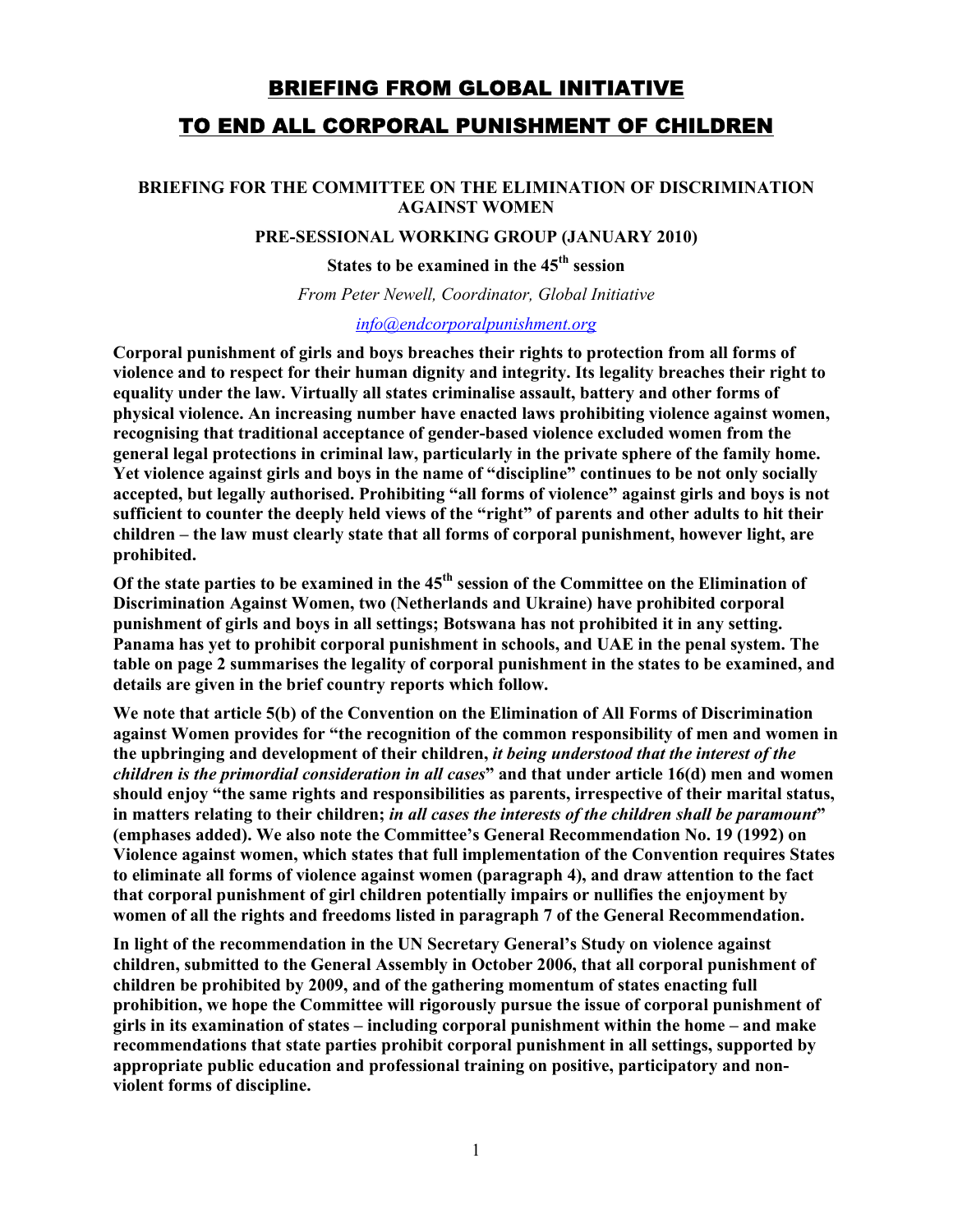**The Committee may also wish to refer to the Committee on the Rights of the Child General Comment No. 8, issued in June 2006, on "The right of the child to protection from corporal punishment and other cruel or degrading forms of punishment" (available at www.ohchr.org/english/bodies/crc/comments.htm).** 

| <b>State</b>         | Prohibited     | <b>Prohibited</b> | Prohibited in penal system |                  | <b>Prohibited in</b> |
|----------------------|----------------|-------------------|----------------------------|------------------|----------------------|
|                      | in the         | in schools        | As sentence                | As               | alternative          |
|                      | home           |                   | for crime                  | disciplinary     | care settings        |
|                      |                |                   |                            | measure          |                      |
| <b>Botswana</b>      | N <sub>O</sub> | N <sub>O</sub>    | NO <sup>1</sup>            | N <sub>O</sub>   | N <sub>O</sub>       |
| Egypt                | N <sub>O</sub> | <b>YES</b>        | <b>YES</b>                 | YES <sup>2</sup> | N <sub>O</sub>       |
| Malawi               | N <sub>O</sub> | YES <sup>3</sup>  | YES <sup>4</sup>           | YES <sup>5</sup> | SOME <sup>6</sup>    |
| Netherlands          | <b>YES</b>     | <b>YES</b>        | <b>YES</b>                 | <b>YES</b>       | <b>YES</b>           |
| Panama               | N <sub>O</sub> | NO                | <b>YES</b>                 | <b>YES</b>       | N <sub>O</sub>       |
| Ukraine              | <b>YES</b>     | <b>YES</b>        | <b>YES</b>                 | <b>YES</b>       | <b>YES</b>           |
| United Arab Emirates | NO             | <b>YES</b>        | N <sub>O</sub>             | N <sub>O</sub>   | N <sub>O</sub>       |
| Uzbekistan           | NO             | <b>YES</b>        | YES'                       | <b>YES</b>       | N <sub>O</sub>       |

## **SUMMARY - CORPORAL PUNISHMENT IN STATES TO BE EXAMINED IN 45th SESSION**

## **BOTSWANA (third report – CEDAW/C/BOT/3)**

Corporal punishment is lawful in the **home**. A draft Children's Act is under discussion which makes provision for positive parenting, but does not prohibit all corporal punishment in childrearing.

Corporal punishment is lawful in **schools** under the Education Act (1967) and the Education Act (Corporal Punishment) Regulations. The head teacher is authorised to use the cane, up to five strokes, and can delegate this authority to a teacher. Male teachers cannot whip female students. The punishment is supposed to be "moderate or reasonable" in nature and must be administered on the palm of the hands or across the buttocks with a light cane, each incident officially recorded. In June 2007, the Education Secretary for Ngami region reported a Baseline Study which found that 92% of students had been beaten by school, and this was supported by  $67\%$  of parents.<sup>8</sup> A survey on school corporal punishment by DITSHWANELO found that about 90% of respondents said they used corporal punishment on children.<sup>9</sup>

In the **penal system**, corporal punishment of boys is lawful as a sentence for crime. It is lawful as a disciplinary measure in penal institutions. The Children's Act allows for corporal punishment in industrial schools and children's homes (article 20).

There is no explicit prohibition of corporal punishment in **alternative care settings**.

 $\overline{a}$ 

<sup>&</sup>lt;sup>1</sup> As at May 2008, the draft Children's Act would make judicial corporal punishment of children unlawful but this would not apply to customary courts

<sup>&</sup>lt;sup>2</sup> But possibly permitted in social welfare institutions

<sup>3</sup> Prohibited in Constitution

<sup>4</sup> Prohibited in Constitution, but permitted in other legislation

<sup>&</sup>lt;sup>5</sup> See previous note

<sup>6</sup> Prohibited in state institutions by Constitution

<sup>7</sup> But possibly permitted under mahallyas system

 $^8$  Reported in *Daily News*, 13 June 2007

Reported in correspondence with the Global Initiative, February 2006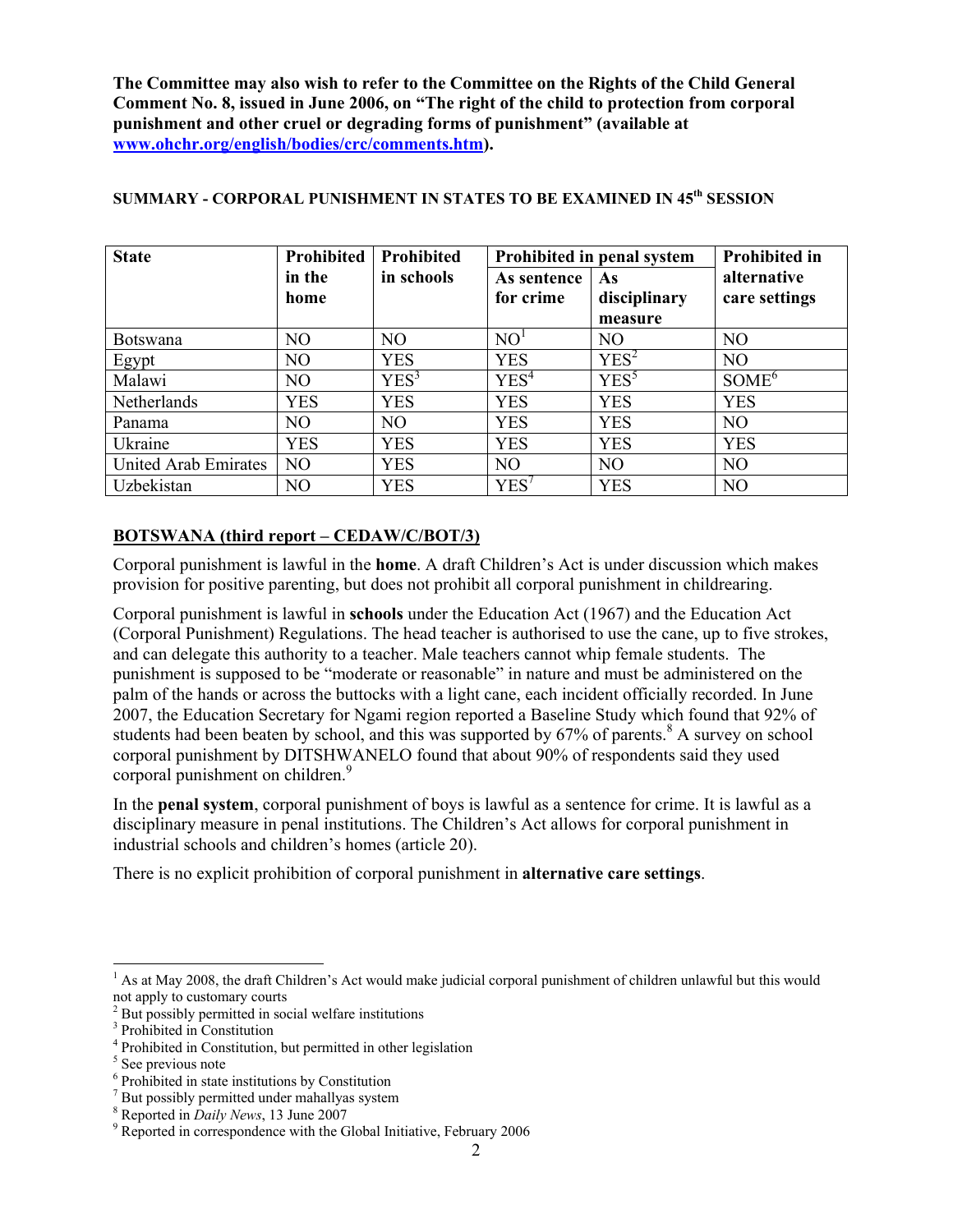Following examination of the state party's initial report in 2004, the **Committee on the Rights of the Child** recommended prohibition of corporal punishment in the family, schools and institutions (CRC/C/15/Add.242, para. 37). In 2008, in its concluding observations on the state party's initial report, the **Human Rights Committee** recommended abolition of all forms of penal corporal punishment (CCPR/C/BWA/CO/1 Advance Unedited Version, para. 19).

# **EGYPT (sixth/seventh report – CEDAW/C/EGY/7)**

Corporal punishment is lawful in the **home**. Article 7A of the Child Law, as amended in 2008, confirms parents' "right to discipline". Provisions against violence and abuse in the Criminal Code, the Civil Code, the Islamic Penal Code, the Islamic Penalties Act and the Law on Protection of Children and Adolescents are not interpreted as prohibiting all corporal punishment of girls and boys.

Corporal punishment is prohibited in **schools**, but continues to be used. In the National Survey of Youth and Social Changes in 1999, 54% of boys and girls said that teachers usually beat them.<sup>10</sup>

In the **penal system**, corporal punishment is unlawful as a sentence for crime. It is prohibited as a disciplinary measure with the possible exception of social welfare institutions for children under the age of 16.

There is no explicit prohibition of corporal punishment in **alternative care settings**.

In 2001, following examination of the state party's second report, the **Committee on the Rights of the Child** recommended prohibition of corporal punishment in the family, schools and care institutions (CRC/C/15/Add.145, para. 38).

# **MALAWI (sixth report – CEDAW/C/MWI/6)**

Corporal punishment is lawful in the **home**. Provisions against cruelty in the Constitution and the Children and Young Persons Act are not interpreted as prohibiting all corporal punishment in childrearing. As at January 2008, a comprehensive Child (Care, Protection and Justice) Bill (2003) was under consideration but we have no details of its provisions.

Corporal punishment is unlawful in **schools** under the Constitution and is discouraged in education policy, but this is not confirmed in education law.

In the **penal system**, corporal punishment is prohibited as a sentence for crime and as a disciplinary measure in penal institutions under article 19 of the Constitution (see above), but this has not been confirmed in other legislation and corporal punishment is permitted under the Children and Young Persons Act, the Penal Code and the Old Prisons Act. The Malawi Law Commission has reviewed the Children and Young Persons Act and made recommendations regarding juvenile justice.

Corporal punishment is prohibited in state institutions by article 19 of the Constitution (see above), but this is not confirmed in other law. It is lawful in other forms of **alternative care**.

Following examination of the state party's initial report in 2002, the **Committee on the Rights of the Child** welcomed the Constitutional prohibition of corporal punishment but expressed concern at other laws authorising corporal punishment (CRC/C/15/Add.174, para. 33). The Committee recommended prohibition in law of corporal punishment in the juvenile justice system, schools, care institutions and within the family (para. 34).

 $\overline{a}$ <sup>10</sup> Cited in Human Rights Center for the Assistance of Prisoners, *The Truth: Official Response to the Government of Egypt's Report to the UN Human Rights Committee*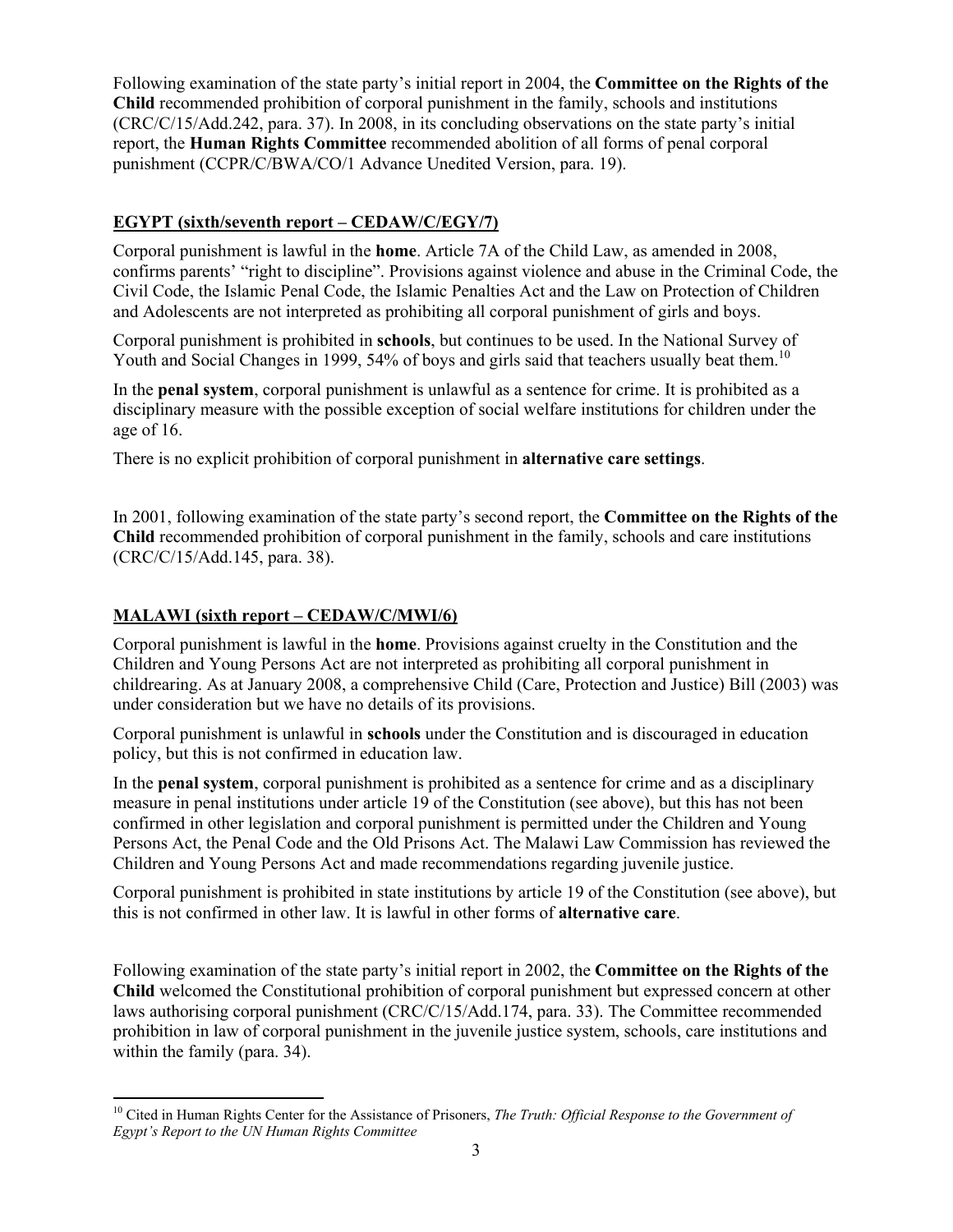## **NETHERLANDS**

Corporal punishment is **prohibited in all settings**, including the home.

## **PANAMA (seventh report – CEDAW/C/PAN/7)**

Corporal punishment is lawful in the **home**. Article 319 of the Family Code and article 188 of the Civil Code confirm the right of those with paternal authority over children to "reasonably and moderately" correct them. Provisions against violence and abuse in the Family Code, the Law No. 38 on Domestic Violence and Abuse of Children and Adolescents, the Criminal Code and the Constitution are not interpreted as prohibiting all corporal punishment in childrearing. Law No. 38 modified the Criminal Code so as to prohibit corporal punishment which causes physical injuries, but did not prohibit all corporal punishment (article 215D).

Corporal punishment is lawful in **schools** under article 443 of the Family Code, which authorises tutors to "moderately correct" pupils.

Corporal punishment is unlawful in the **penal system**. It is not explicitly prohibited in **alternative care settings**.

In its concluding observations on the state party's second report in 2004, the **Committee on the Rights of the Child** welcomed Law No. 38 and made recommendations for its full implementation and the prevention of corporal punishment of children (CRC/C/15/Add.233, paras. 33, 34 and 40). The Committee also recommended prohibition in 1997, following examination of the initial report (CRC/C/15/Add.68, para. 30).

## **UNITED ARAB EMIRATES (initial report – CEDAW/C/ARE/1)**

Corporal punishment is lawful in the **home**.

Corporal punishment is prohibited in **schools** by Ministerial Decision No. 454 (1998), but we have been unable to establish that this is confirmed in primary legislation.

In the **penal system**, corporal punishment is lawful as a sentence for crime. Under the Juvenile Delinquents and Vagrants Act (1976), girls and boys aged over 16 may be punished under the Penal Code (article 8). Under Shari'a law, corporal punishment may be ordered from the age of puberty. There is no explicit prohibition of corporal punishment as a disciplinary measure in penal institutions, nor in **alternative care settings**.

Following examination of the state party's initial report in 2002, the **Committee on the Rights of the Child** recommended abolition of judicial corporal punishment for persons under 18 (CRC/C/15/Add.183, para. 33). The Committee also recommended prohibition of corporal punishment in the family, schools and institutions (para. 35).

## **UKRAINE**

Corporal punishment is **prohibited in all settings**, including the home.

## **UZBEKISTAN (fourth report – CEDAW/C/UZB/4)**